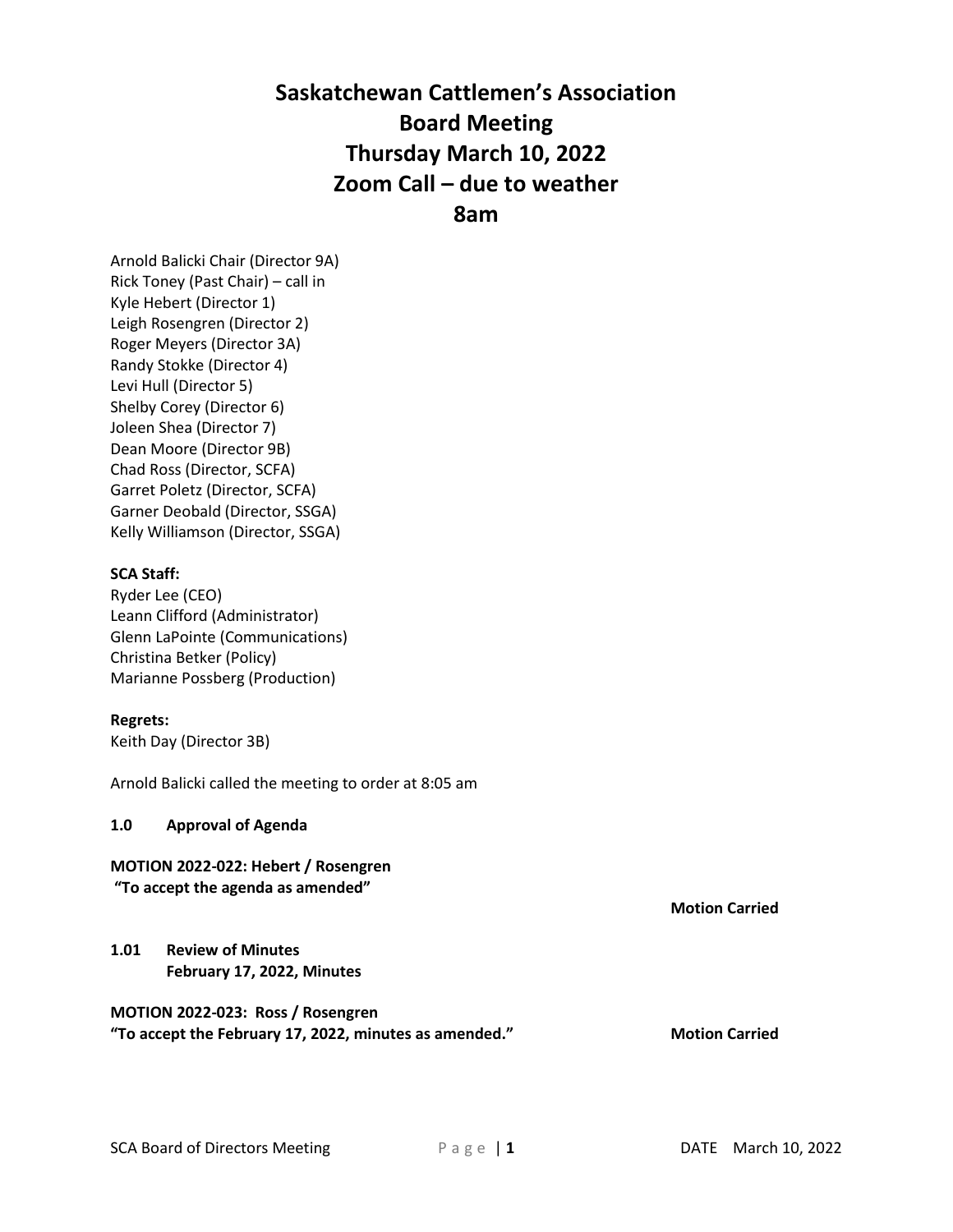#### **1.02 Chair Report**

--attended the Next Policy Framework meeting to provide input on negotiations regarding BRM Programs --attended to SCIC Technical Briefing

- --attended BCRC chair producer meeting in regards to IFMU Chair at U of S
- --attended SCIC press conference
- --participated in AITC-C Farm Tour Rehearsal
- --attended Simpsons Centre Beef Focus Group
- --attended ABP AGM
- --attended Ag Curriculum meeting
- --attended CCA meeting in regards to traceability & TOC
- --attended SCIC producer info session
- --attended Beef & Forage Research Forum

--had discussion with MP Randy Hoback in regards to carbon tax; trying to connect with MP Ben Lobb in regards to bill c234 (carbon tax exemption on grain drying & barn heating)

-- registered to attend Cattlemen's Idea Summit on the 09th of March

have had a lot of producer calls asking us to request further funding thru Ag Recovery. SARM & LMS has also fielded a lot of producer calls asking for the same.

Park Range Vet Services in PA are already dealing with the fallout of their not being able to provide large animal emergency services to their clients.

#### **MOTION 2022-024: Balicki /Corey**

#### **'To accept the Chair Report as presented."**

#### **Motion Carried**

**Motion Carried**

#### **1.03 CEO Report**

- The e/Next Policy Framework consults are ongoing. It appears that the priorities SCA has put forward align well with the provincial government. Next step is to work on negotiations with the federal government and other provinces. This will be a frequent topic for the upcoming year.
- Have participated in the interview process for the Integrated Forage Management and Utilization Chair at the University of Sask.
- Next week will mark the last meeting as Chair of the National Farm Animal Care Council. Canada's beef code will be due for a renewal next year.
- Have wrapped up the Virtual SBIC, hopefully for an in person next year.

#### **MOTION 2022-025: Hebert / Shea**

### **"To accept the CEO report as presented."**

#### **1.04 Financial Report**

- Reviewed the balance sheet and profit/loss. Activity costs are likely to be down again this year.
- Reviewed the history of the National Bank Financial reserve funds.
- Reviewed CCA Legal and how it works.

#### **MOTION 2022-026: Ross / Rosengren**

**"To accept the Financial Report as presented." Motion Carried**

#### **1.05 Governance**

Duty of Care reviewed. Training can be accessed if board members desire.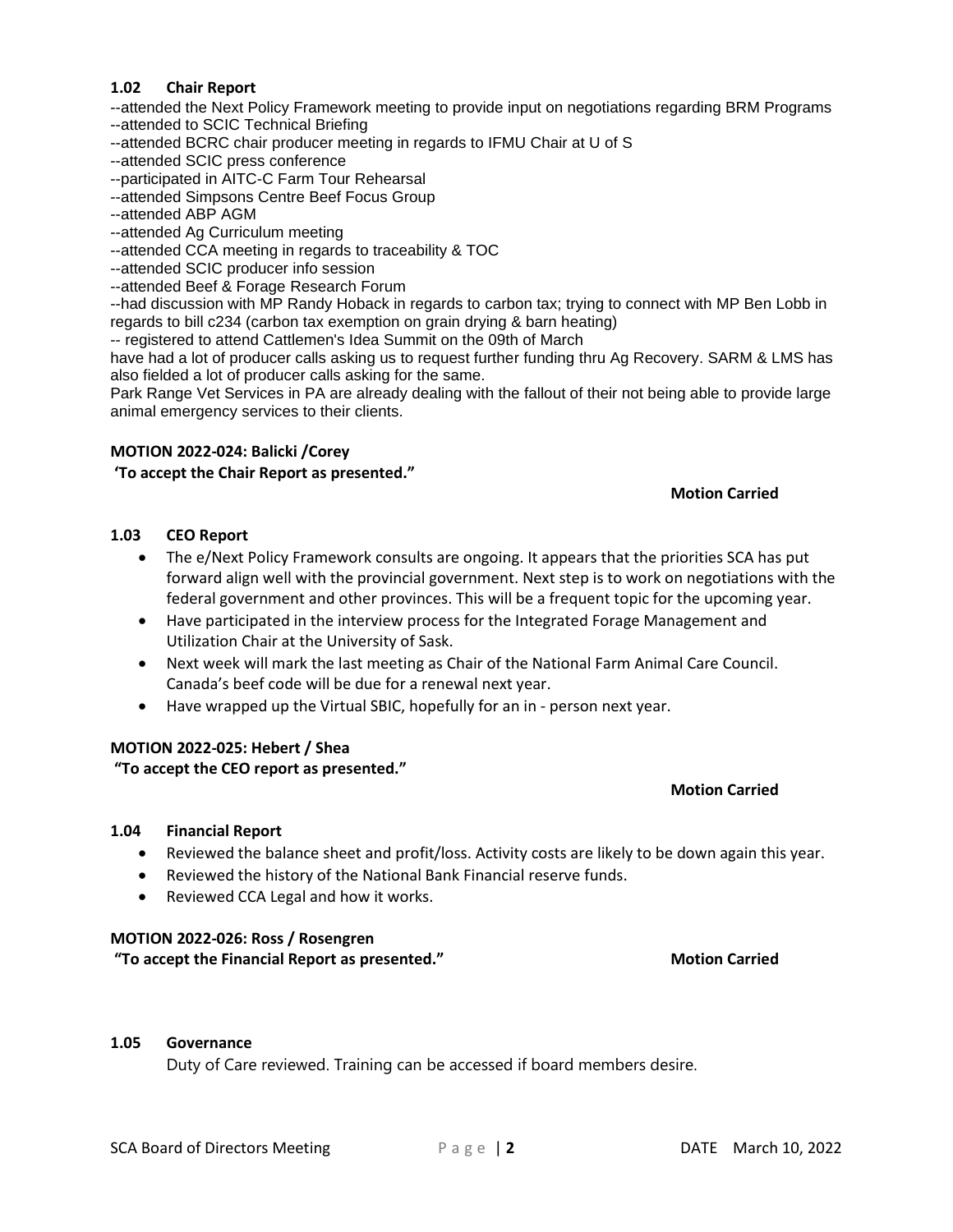# **External Reports**

### **Harold Martens – CRSB**

- Semi Annual meeting in Ottawa around the corner, joining virtually. Working on establishing a review of the five areas of requirements to achieve certification for VBP+. Will be working on it right to October to cover it all.
- Moving form Prescriptive instead of Outcome based is challenging. Lots of leaning toward prescription. Harold is cautioning that the lack of critical mass in this program means it is a place to be careful how you define the requirements. Producers are still the ones that have to do the work.
- Some talk of matching VBP+'s audit with Where Food Comes From as the latter audits for many less things. Some voices saying, add m ore don't take away criteria, but that doesn't match up with the challenge of enrolling.

### **LSS**

- Negotiating a new collective bargaining agreement. Any significant increase will mean LSS is operating in the red. Adding \$0.25 to the brand inspection fee would mean \$400K per year. This is not driven by inspectors. It is influenced by their union negotiation as well. They want to see the amount collected out of legislation and into policy. Needs some regulation and how change comes about but policy not reliant on Minister is needed.
- Working on an e-manifest for transport of animals and transfer of care. Goat and sheep industry want that too. Waiting for industry to come on board. There is money to be saved in moving away from paper.
- Humane transport of cattle is a big issue. Need to add those requirements onto the manifest.
- CFIA is pushing to get it done. There is no traceability and cattle movement. Can be smartphone and app based. Transfer of info to trucker can take place, markets a well.
- Cybersecurity is a concern
- An appointment for SCA is needed for Brad Welter's spot at the coming AGM in June.

# **Ryan Beierbach**

# **BCRC**

• Has been quiet Reviewing research proposals.

# **CCA Branding Update**

• Presented to some provinces with similar feedback as SCA. Support for name change and new logo ad combined operating and legal name. Will come to annual meeting in a couple of weeks.

# **Lynn Grant**

**CCA**

• Domestic ag issues deal with potential changes to live horse transport and satellite imagery as a tool for grass insurance.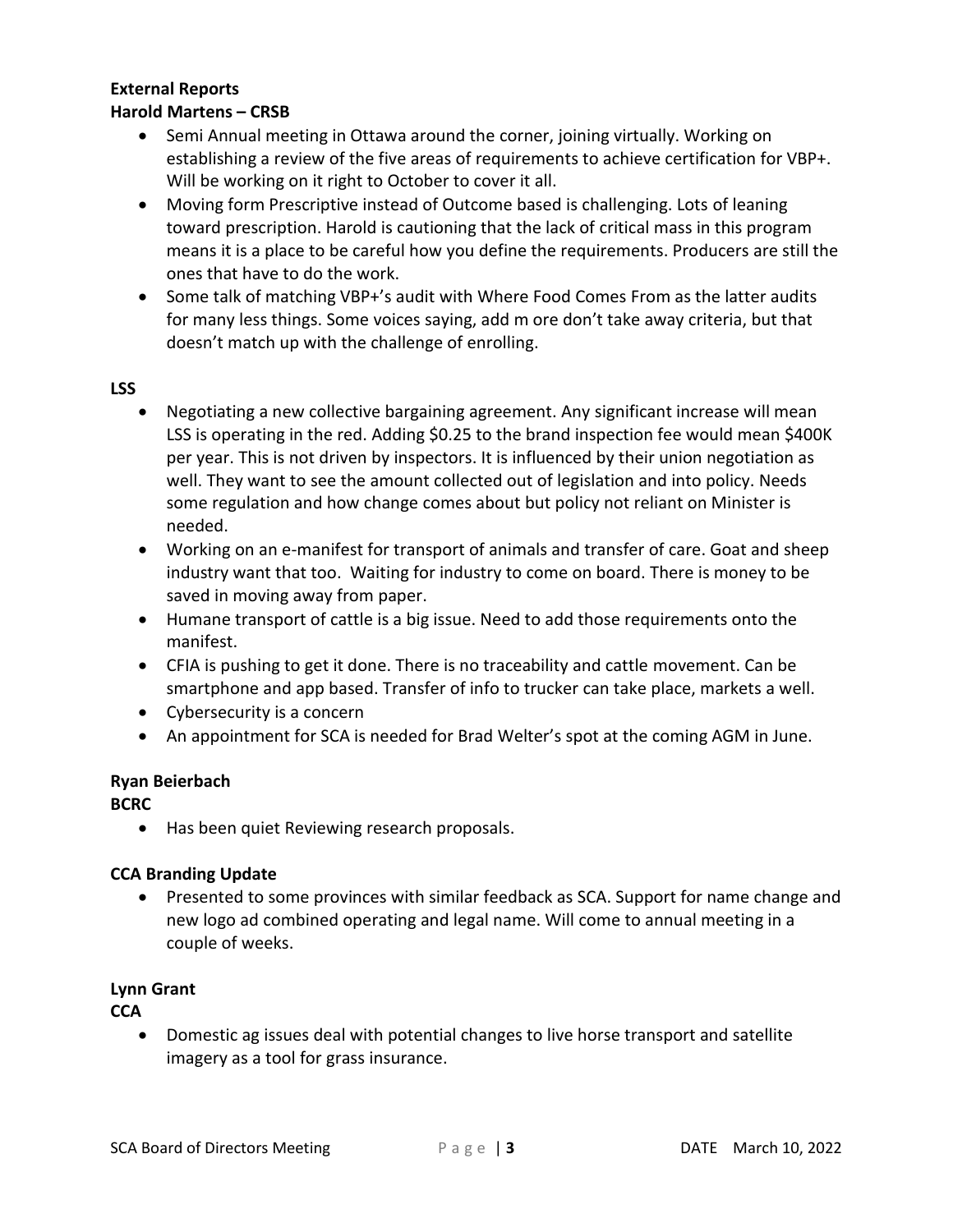# **Will Lowe**

**NCFA**

- Virtual lobby days a few weeks ago. Pushing irrigation infrastructure, looking for national support. Supply chain issues continue as a threat.
- CP potential strike is looming. Will be meeting with MPs this week regarding this. One thing after another for feeders this year.
- Continue to work on truckers' availability as the ag driver supply is less vaccinated than the "10%" touted, that also doesn't count US drivers who cannot come up.

### **Scott Gerbrandt**

**YCC**

- Cow/calf near Swift Current. Professional engineer for Borgeault in design. Grain background and calving cows since 2015. CYL program last year. Was appointed to Foreign trade for YCC.
- Will be attending lobby day in Ottawa
- In SK, looking to promote pasture tours. Will be pursuing some collaboration with YCC promoting the tour to build YCC awareness and tour awareness.

# **Duane Thompson**

# **CCA Environment**

- TESA to Mannings from Falmouth NS. One of the main things now is SARPAL funding. Partner with Environment and Climate Change Canada. Scoping on term easements.
- Randy Stokke is involved in this. Also meet with SSGF to ensure synchronicity in development.
- Survey of producers showed that the area of sage grouse critical habitat draft easement has been created. The draft has been shared in the area.
- Fisheries Act work continues- Slow. Migratory Birds regulation includes the pileated woodpecker. That could have some significant consequences.
- Strychnine, despite voicing our concerns and notice of objection, got a flat not to reassessment. Can not use
- International year of pastoralists looks positive.
- Canada Water Act is being renewed.
- Environment Canada is not liking easements for term. Industry is strong on this. The battle is ongoing.

# **Chad Ross**

# **NCO Agency**

- Board held a hybrid meeting. Presentations from service providers very positive.
- Plan was approved by council. Concerns raised last meeting were brought up. Changes will be made, and input is appreciated.
- Will need delegates to Penticton annual meeting.
- Jack Chaffe is now BFO president. He is on CCA ab NCO Agency board. Seen as positive to move forward.
- Marketing committee being reviewed. Changes were made to separate marketing from the Agency.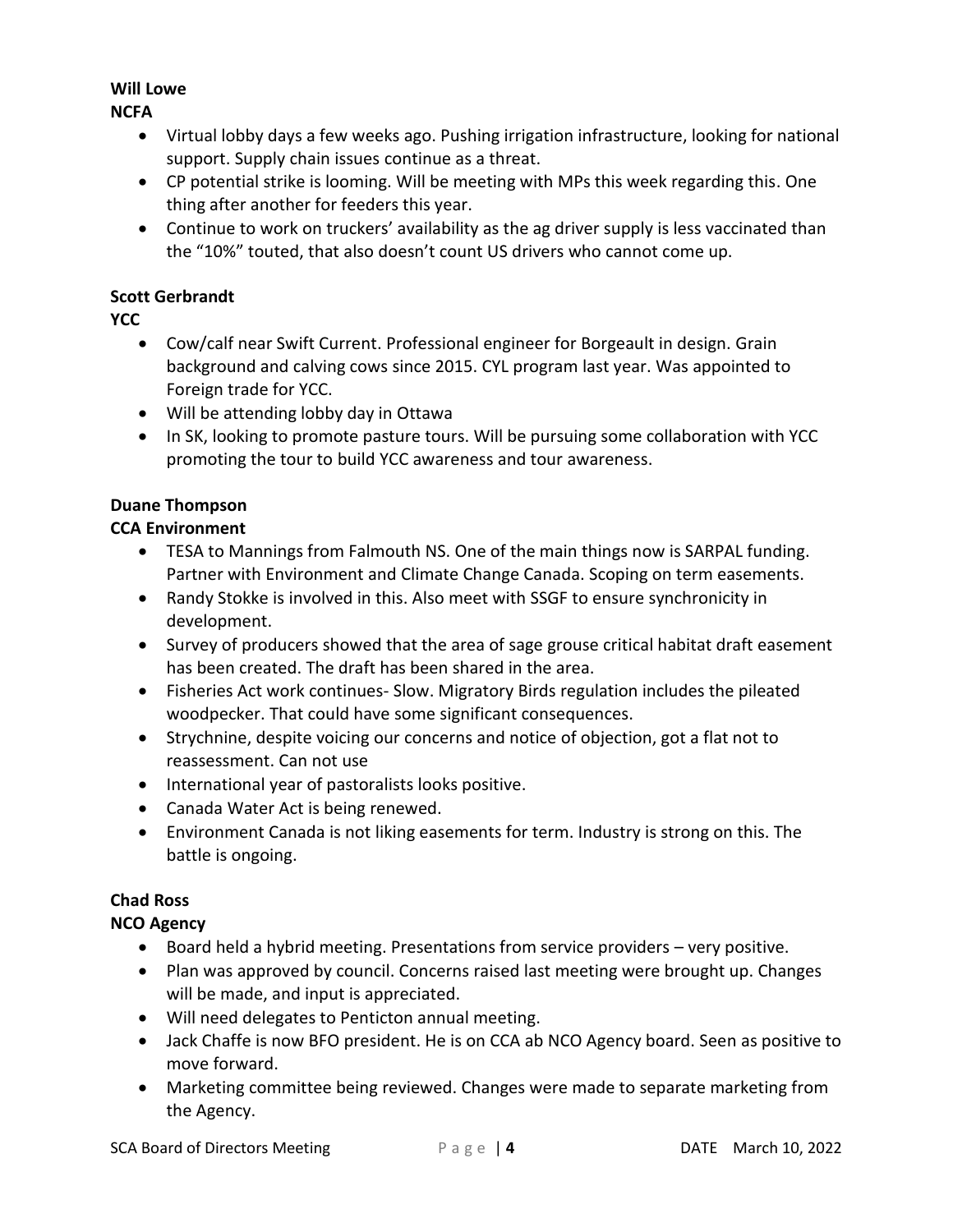- Still Agency's job to look after governance of that committee. Will do that this fall.
- Adding a youth rep to the board this fall. Presenting to CCA at the AGM.

### **Rick Toney**

### **SK. Hall of Fame**

• Picking the next round of inductees. April 9 is induction ceremony.

# **Shelby Corey**

### **Farm & Food Care**

• Clinton has been in touch with information.

# **SSGA Update**

- State of the industry is concerning. Extreme weather and lack of optimism. Driving price levels. Producer calls are coming. CP strike.
- Working to advance satellite-based forage insurance.
- Foundation held a webinar regarding conservation easements. Available to watch via link. Planning a live, in person AGM in June in Moose Jaw or Assiniboia. Zone meetings coming soon in Fir Mountain

### **SCFA**

- Feedlot school was a success. No meeting since
- Cargill is not taking cattle or pricing and fats are backing up.
- The hurt in feeding is well covered. Glad the board has that on the agenda. Encourage reaching out to the MPs.

# **AITC**

• April 14<sup>th</sup> is Arnold's last meeting. The AGM is in the afternoon.

### **VBP+**

- Strategic Planning in May
- Getting back into the groove of in person meeting.
- National Meeting coming soon.

### **New Business**

### **Drought Response**

- One mechanism to deliver funding is via the Drought response initiative names and numbers. That would have the same limitations and exclusions as that original program.
- Calls continue to come on all fronts and to many organizations. There is feed out there but fund to buy are limited. Winter's severity has added to this. Financial institutions are tightening up, lower value for cows and not signing off on security to access cash advance program. These will be mentioned on a call with the Minister tomorrow. With it being at least 3 months from grass makes everything difficult right now.
- Generational farms are having tough conversations about this. The challenges of legacy is a rea one to add to the economics/ Feed prices are not going to come down for at least a year.
- With record high grain prices the fight for land is intensifying. It pencils to grow grain even on land that is less marginal. This is pushing land conversion.

**SCA Board of Directors Meeting** Page | **5** DATE March 10, 2022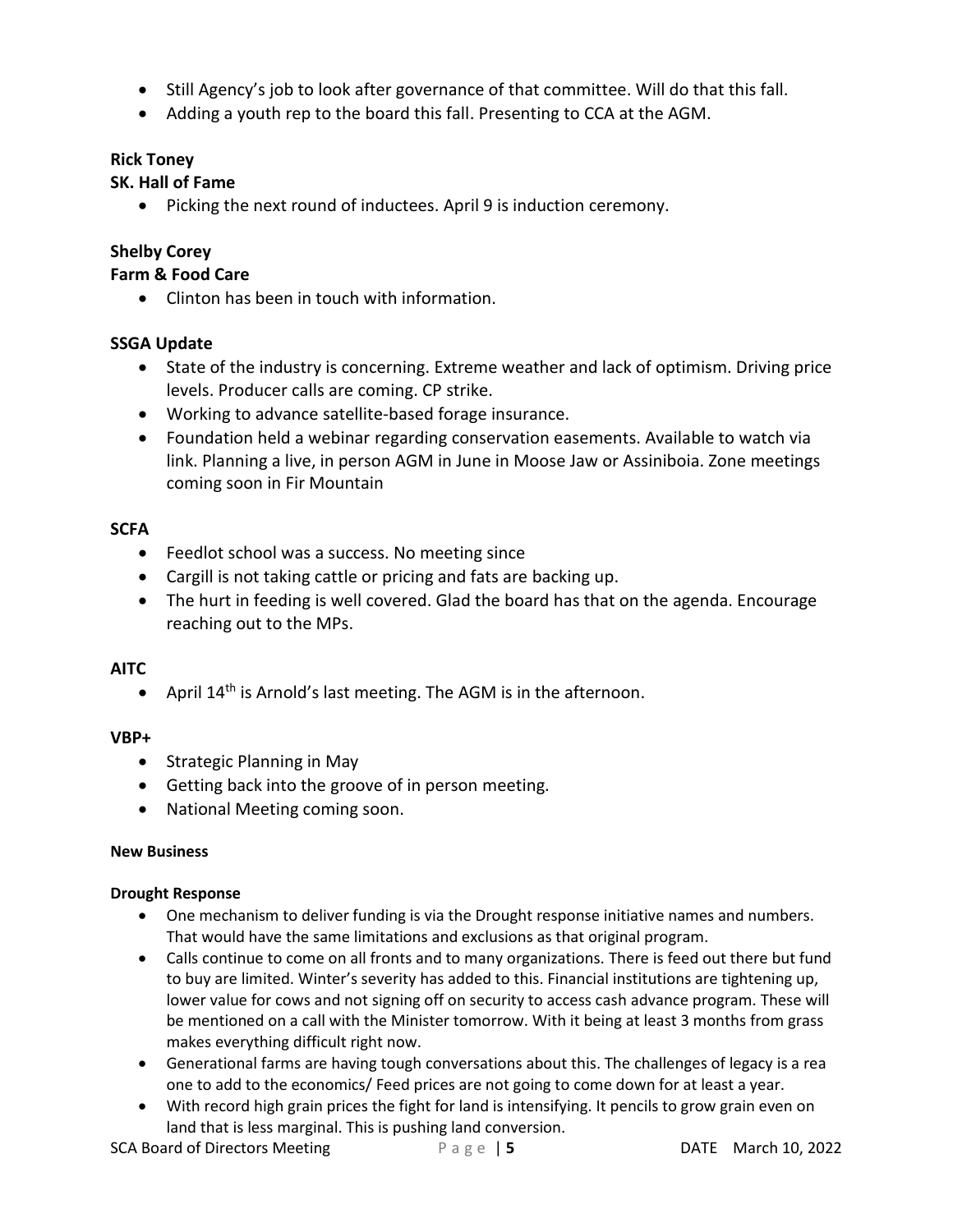- A big dump of cattle pressures their price down
- Animal welfare is a big concern as well. Cattle coming to market in bad shape already and a long way from grass.
- Bankers and accountants do not value the environmental conversation. Crop insurance offers are so valuable that grass, even native, cannot compete It is a no-lose situation with crop insurance. There are no checks on inputs in crop insurance, premium is paid, production is not tested. Government needs to be honest with themselves. Do not see government offsetting the value of grassland conservation.
- Can they free up and ake grass more affordable? Canola calls to cattle producers right now. The \$200. That came, programs like that skew values of the marketplace and sometimes encourage bad short-term decisions. People that held out and it was not enough, that program, that influences decisions has come up short.
- To say that producers don't have the cash to make it through, what has changed? Winter was harder but n it a lot has changed. Have to make a case that something done will change the longterm viability of the industry. With inflation and operating costs where they area an exceptional fall run is needed.
- Concern over cattle supply and packer concentration. Worried about the industry here in Canada. Short term payment would be helpful but does not address the challenges out there. They could pull up stakes as well.
- Some conversations with FCL on packing plants idea.
- Mental Health is a real challenge.
- While crop insurance reflects the marketplace it is frustrating how packers continue to control the price of cattle and continue to dribble out excuses for lack of run up in fat prices. Industry is challenged to hold out until that day off in the future when the adjustment up happens.
- Plan from here?
- Continue the talks with government and producers. Bring together potential partners to move forward packing plant ideas
- Shirt term emergency plan to get cows through this period and keep them from flooding markets.
- Move this discussion to Government Policy and Programs committee to generate ideas fo r short and long terms.
- Is there supply issue coming up with serving international market? Kyle to host the committee meeting next.

### **Transfer of Care**

- As long as animal outcomes are positive the risk of enforcement is reasonable, but it is coming and could be in now if paperwork on feed/water and rest is not satisfactory.
- Concern over the ability to adopt new technology at receiving places. Sounds like LSS is behind digital but in the field challenges.
- E manifest is very attractive, but with transfer of care getting more difficult and employee turnover issues, it is very concerning. This is not difficult in shipping off the farm. It gets a little more challenging at the auction mart levels.
- Talke dof the manifest conversation. Governments with different requirements and not wanting to pay for another government's requirements or saying they don't require that document.
- Continue on the same road for now
- Ideal solution is a single national document but that is likely unrealistic presently.
- Different provinces fighting over approval is not helpful.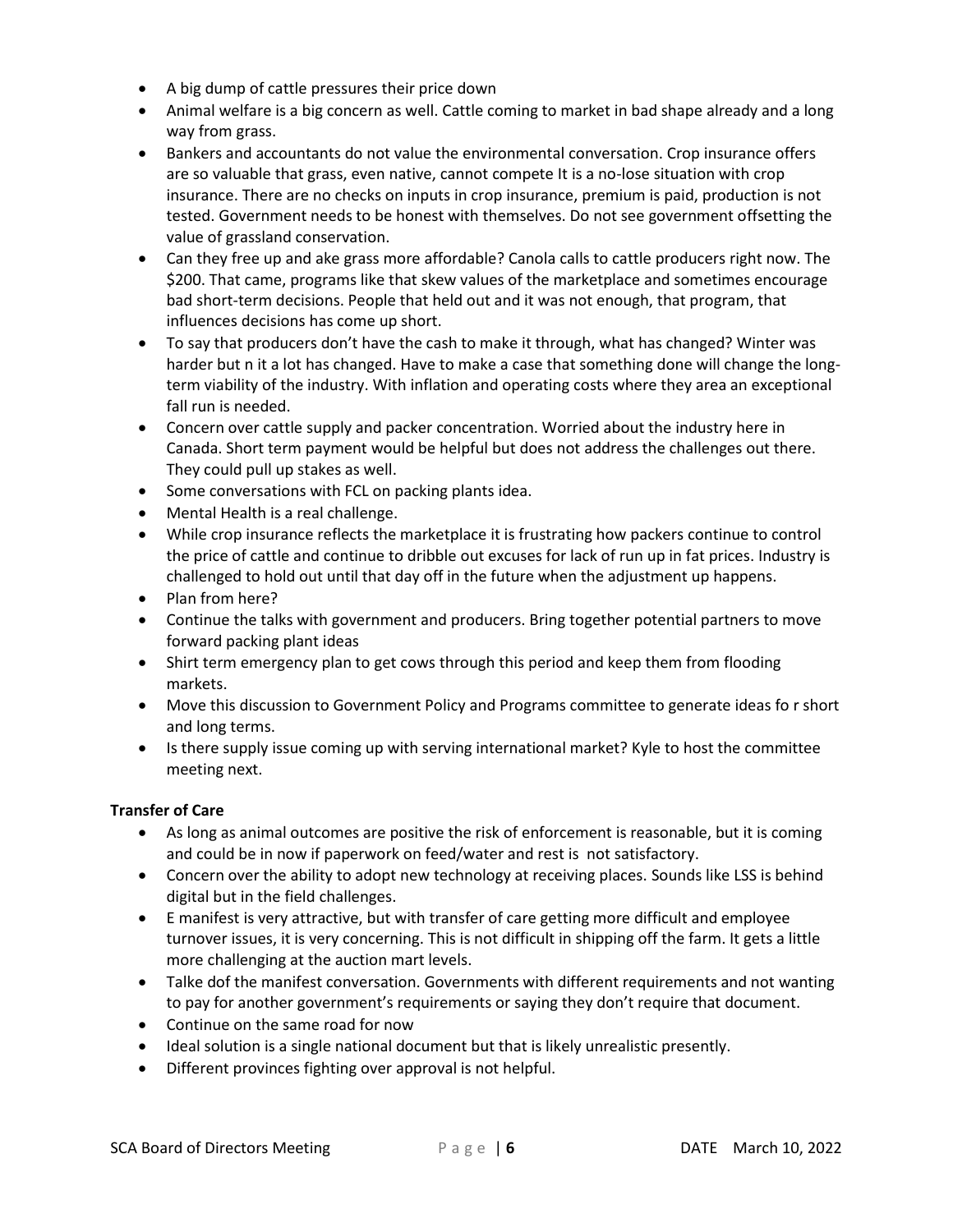#### **Communications Strategy**

- Update with help from Arnold and Rick.
- Went through the plan and discussion.
- Discussed risk of promotional items seen as a risk
- Rink board spot could be part of HPP need to engage.
- Modernize our communications, website more mobile friendly, hard to navigate and not mobile friendly
- Tabled to next meeting.

#### **Memberships**

• Reminder to the board of membership in NFCA, CRSB, YCC. They have been budgeted.

#### **PNWER Sponsorship**

**MOTION 2022-027: Stokke / Rosengren**

**"That SCA fund PNWER in Calgary in the amount of \$1000. for the 2022 year."**

**Motion Carried**

### **LMAC AGM MOTION 2022-028: Rosengren / Hebert "That SCA sponsor the 2022 event for \$1000."**

### **Motion Carried**

### **Ottawa Fly Ins**

• Talked of dates and personnel needs. Will handle it offline. Twice per year is seen as positive.

### **Ag Hall of Fame**

### **MOTION 2022-029: Toney / Hebert**

### **"That SCA support the nomination to the Canadian Ag Hall of Fame while seeking other funding support."**

### **Motion Carried**

### **Bill C-234- Carbon Tax Exemptions**

- Repeat and expand from previous session of parliament. Exempting grain drying fossil fuels was the original. Now to include buildings. Aim to go wider? Last bill did not pass and concern is this will go to committee where expansion proposals can be made.
- Unfair that heating shops, water bowls, tractor plugs ins etc mean exemption should be for electricity as well/ See it as unfair that combustible energy will be exempt but other sources will not.
- That might be handled better by a new bill. Thus is very targeted. Maybe ask an MP to target the electricity side.
- This should be on the table of options to help the industry. These added costs continue to hamper the industry's ability to persevere.

### **Ag Curriculum**

- Discussion with Jock and put forth committee suggestions for the production curriculum. Split between crop and livestock sides. 10,20,30 levels.
- Want to see SAR, impact on the land, cattle care and handling, business management there is an ag business course on top of this – may be able to integrate.
- Also to include transport regulations, euthanasia within handling sections that are core. Some are uncomfortable with the issue but it needs to be part of the discussion.
- Ag Communications are included, public trust and working with consumers

**SCA Board of Directors Meeting Page | 7** DATE March 10, 2022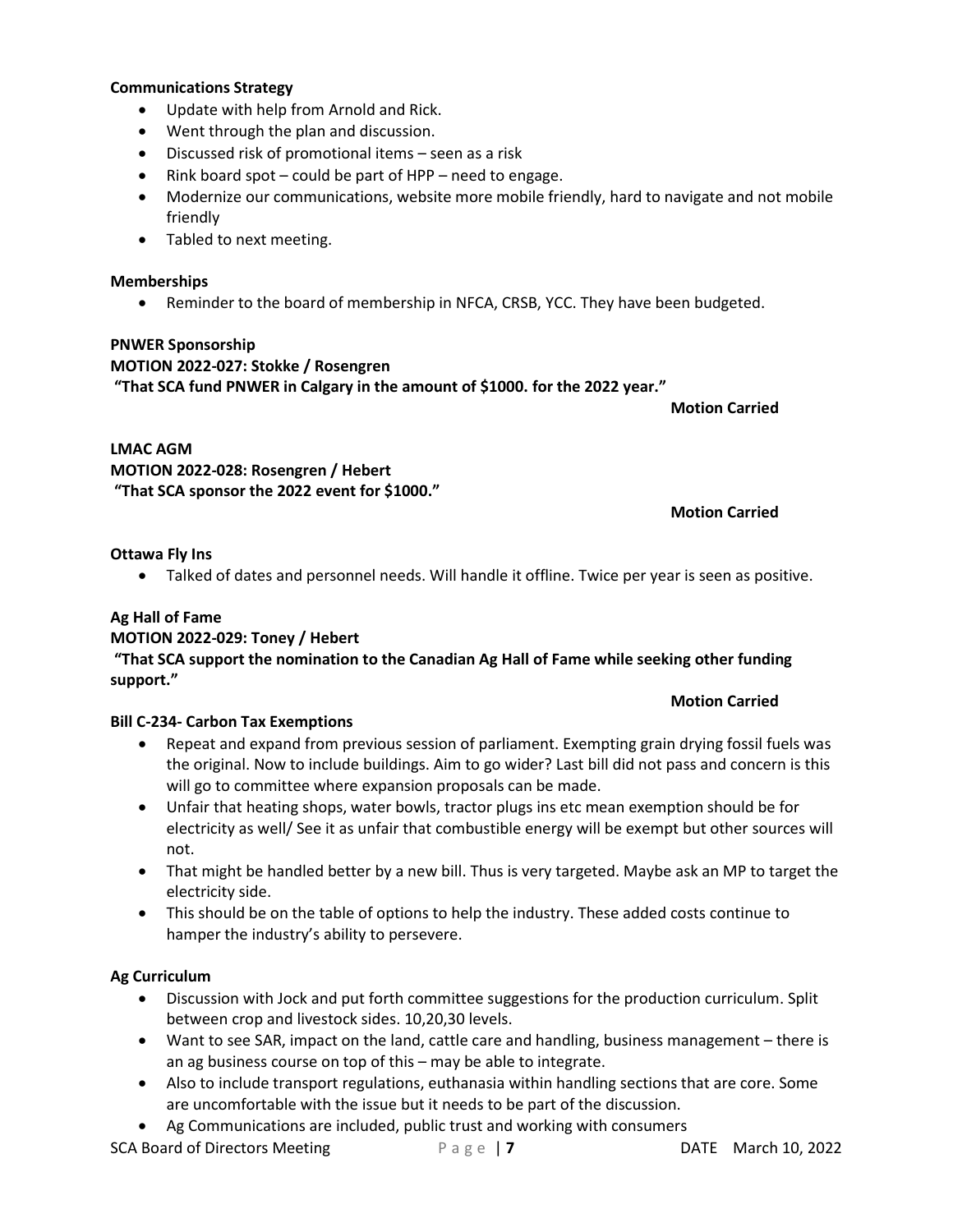- Some provincial program highlighting
- Cow calf course is most requested

#### **PC Party of Saskatchewan**

• Holding a policy meeting April 2 / 3 in Saskatoon. Asked if we would have someone come to speak to them A place for Sca to speak to what we see as issues and needs for work.

#### **MOTION 2022-30: Corey / Moore**

**"That SCA is willing to participate in political party round table discussions but doe not present at partisan conferences."**

**Motion Carried**

#### **Old Business**

#### **District 8 Rep**

• Invite Leon Lueke to the next board meeting in April.

#### **Grazing Mentorship**

• Call to action for board members to recommend grazing mentor possibilities.

#### **STARS Sponsorship**

#### **MOTION 2022-031: Hebert / Ross**

**"That SCA support STARS for \$5,000 per year for three years with staff choosing the partnership that works best."**

**Motion Carried**

### **Board Round Table**

- Consultations are going on with the province over crown lease ranch land critical habitat protection. Discussion is how to handle this in the future. Timothy Nichol is the consultant hired for this.
- Need is there as reps to keep a positive outlook and come up with solutions to face the challenges not just talking of the challenges.
- Veterinary discussion ongoing, good to see.
- Crop insurance discussions seem to have opposing policy. Asked all over to be environmental stewards but every angel get told cover crops are not insurable, yet they are front and center in environmental discussions. Needs better timeline with crop insurance.
- Funding for cover crops is available from Ottawa (OFCAF program still developing).
- Federal reduction of fertilizer consultation is open right now.
- Positive discussion on NCO going on.
- The Prince Albert vet shortage is burning out Melfort area vets as a result.

**In Camera**

**Adjourn 1:40pm**

**MOTION 2022-031: Shea "To adjourn."**